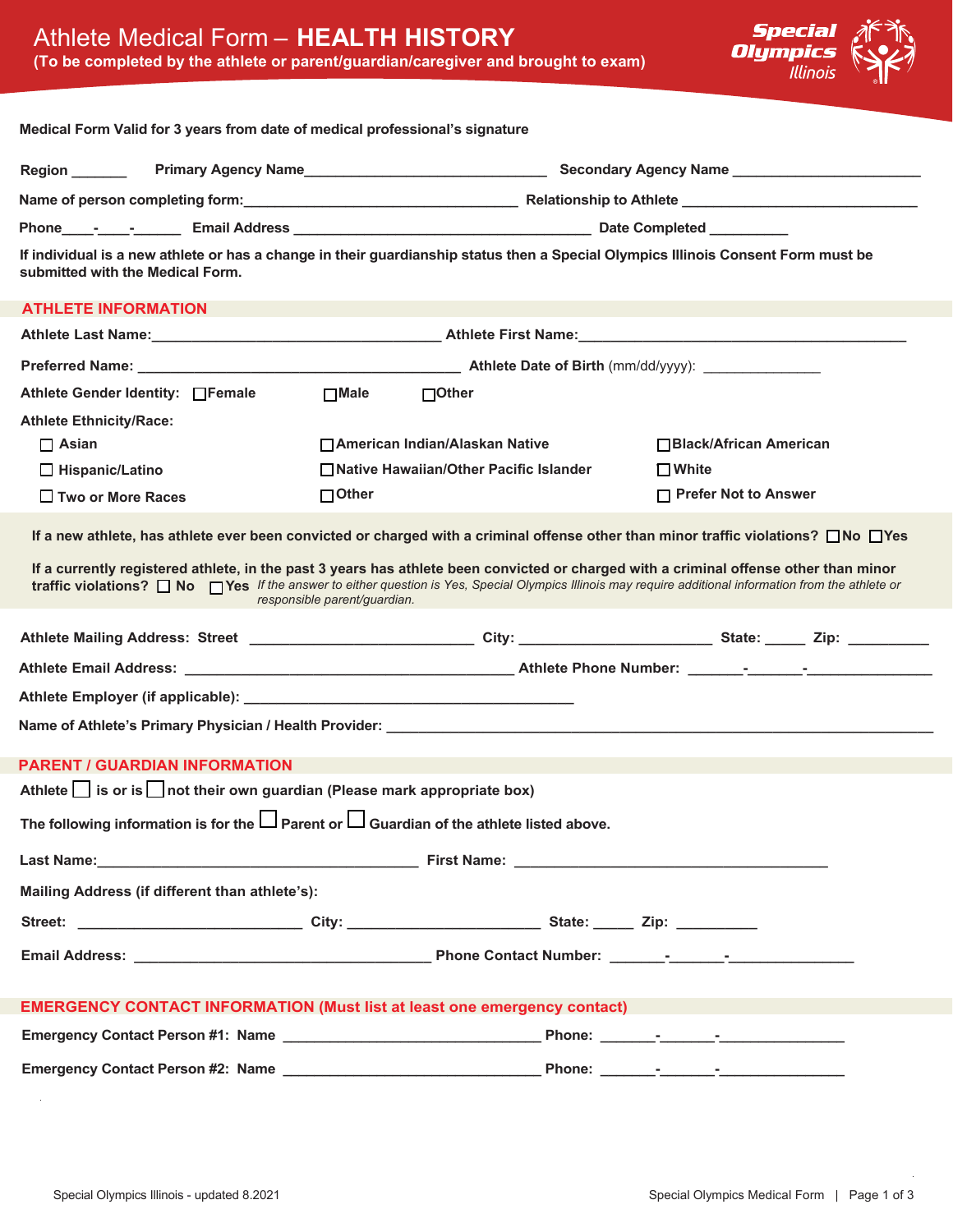## Athlete Medical Form – **HEALTH HISTORY**

**(To be completed by the athlete or parent/guardian/caregiver and brought to exam)**



#### **Athlete's First and Last Name: \_\_\_\_\_\_\_\_\_\_\_\_\_\_\_\_\_\_\_\_\_\_\_\_\_\_\_\_\_\_\_\_\_\_\_\_\_\_\_\_\_\_\_\_\_\_\_\_\_\_\_\_\_\_\_\_\_\_\_\_\_\_\_\_\_\_\_\_\_\_\_\_\_\_\_\_\_\_\_\_\_\_\_\_\_\_\_**

|                                                                                                                                                                                                                                                                                                                 | <b>DIAGNOSED SYNDROMES</b> (check all that apply)                                                                                                                                                                                                                                                                                                                                                                                                                                                    |                                                                      |                                                                                                                                                                                                                                                                                                                                                                                                                   |                                                                                                                                                                                                                                                                                                                                                                                                         |  |  |  |  |
|-----------------------------------------------------------------------------------------------------------------------------------------------------------------------------------------------------------------------------------------------------------------------------------------------------------------|------------------------------------------------------------------------------------------------------------------------------------------------------------------------------------------------------------------------------------------------------------------------------------------------------------------------------------------------------------------------------------------------------------------------------------------------------------------------------------------------------|----------------------------------------------------------------------|-------------------------------------------------------------------------------------------------------------------------------------------------------------------------------------------------------------------------------------------------------------------------------------------------------------------------------------------------------------------------------------------------------------------|---------------------------------------------------------------------------------------------------------------------------------------------------------------------------------------------------------------------------------------------------------------------------------------------------------------------------------------------------------------------------------------------------------|--|--|--|--|
|                                                                                                                                                                                                                                                                                                                 | □ Autism □ Down Syndrome □ Fragile X Syndrome                                                                                                                                                                                                                                                                                                                                                                                                                                                        | □ Cerebral Palsy                                                     | Fetal Alcohol Syndrome                                                                                                                                                                                                                                                                                                                                                                                            | $\Box$ Other: $\Box$                                                                                                                                                                                                                                                                                                                                                                                    |  |  |  |  |
|                                                                                                                                                                                                                                                                                                                 | <b>HEART HEALTH &amp; HISTORY</b> (check all that apply)                                                                                                                                                                                                                                                                                                                                                                                                                                             |                                                                      |                                                                                                                                                                                                                                                                                                                                                                                                                   |                                                                                                                                                                                                                                                                                                                                                                                                         |  |  |  |  |
| <b>Heart Attack</b><br><b>High Blood Pressure</b><br>Cardiomyopathy<br>Pacemaker<br><b>Heart Valve Disease</b><br><b>HEAD INJURY HISTORY</b> (check all that apply)                                                                                                                                             | Congenital Heart Defect □ No □ Yes □ Treated in past 12 months<br>$\Box$ No $\Box$ Yes $\Box$ Treated in past 12 months<br>$\Box$ No $\Box$ Yes $\Box$ Treated in past 12 months<br>□ No □ Yes □ Treated in past 12 months<br>$\Box$ No $\Box$ Yes $\Box$ Treated in past 12 months<br>$\Box$ No $\Box$ Yes $\Box$ Treated in past 12 months                                                                                                                                                         |                                                                      | <b>Heart Murmur</b><br><b>Heart Illness</b><br>Ever had abnormal EKG<br>Ever had abnormal Echo<br>Other: _______________                                                                                                                                                                                                                                                                                          | $\Box$ No $\Box$ Yes $\Box$ Treated in past 12 months<br>$\Box$ No $\Box$ Yes $\Box$ Treated in past 12 months<br>Chest pain during or after exercise $\Box$ No $\Box$ Yes $\Box$ Treated in past 12 months<br>$\Box$ No $\Box$ Yes $\Box$ Treated in past 12 months<br>$\Box$ No $\Box$ Yes $\Box$ Treated in past 12 months<br>$\Box$ No $\Box$ Yes $\Box$ Treated in past 12 months                  |  |  |  |  |
| Concussion(s)                                                                                                                                                                                                                                                                                                   | $\Box$ No $\Box$ Yes $\Box$ Treated in past 12 months                                                                                                                                                                                                                                                                                                                                                                                                                                                |                                                                      |                                                                                                                                                                                                                                                                                                                                                                                                                   |                                                                                                                                                                                                                                                                                                                                                                                                         |  |  |  |  |
|                                                                                                                                                                                                                                                                                                                 | Traumatic Brian Injury (TBI) □ No □ Yes □ Treated in past 12 months                                                                                                                                                                                                                                                                                                                                                                                                                                  |                                                                      |                                                                                                                                                                                                                                                                                                                                                                                                                   | Other: 0ther: 0ther: 0ther: 0ther: 0ther: 0ther: 0ther: 0ther: 0ther= 0ther= 0ther= 0ther= 0ther= 0ther= 0ther= 0ther= 0ther= 0ther= 0ther= 0ther= 0ther= 0ther= 0ther= 0ther= 0ther= 0ther= 0ther= 0ther= 0ther= 0ther= 0the                                                                                                                                                                           |  |  |  |  |
|                                                                                                                                                                                                                                                                                                                 | <b>VISION AND/OR HEARING ISSUES</b> (check all that apply)                                                                                                                                                                                                                                                                                                                                                                                                                                           |                                                                      |                                                                                                                                                                                                                                                                                                                                                                                                                   |                                                                                                                                                                                                                                                                                                                                                                                                         |  |  |  |  |
| □Legally Blind<br>□Vision Impaired                                                                                                                                                                                                                                                                              | $\Box$ Deaf<br>□ Hearing Impaired                                                                                                                                                                                                                                                                                                                                                                                                                                                                    |                                                                      | □ Glasses or Contacts<br>$\Box$ Hearing Aids                                                                                                                                                                                                                                                                                                                                                                      |                                                                                                                                                                                                                                                                                                                                                                                                         |  |  |  |  |
|                                                                                                                                                                                                                                                                                                                 | <b>ALLERGIES &amp; DIETARY RESTRICTIONS</b> (check all that apply & explain when indicated)                                                                                                                                                                                                                                                                                                                                                                                                          |                                                                      |                                                                                                                                                                                                                                                                                                                                                                                                                   |                                                                                                                                                                                                                                                                                                                                                                                                         |  |  |  |  |
| $\Box$ Latex<br>□ Food:___________________                                                                                                                                                                                                                                                                      |                                                                                                                                                                                                                                                                                                                                                                                                                                                                                                      | □ Insect Bites or Stings:<br>Medications: Management of Medications: |                                                                                                                                                                                                                                                                                                                                                                                                                   | Other: the contract of the contract of the contract of the contract of the contract of the contract of the contract of the contract of the contract of the contract of the contract of the contract of the contract of the con                                                                                                                                                                          |  |  |  |  |
|                                                                                                                                                                                                                                                                                                                 | <b>PULMONARY HEALTH &amp; HISTORY</b> (check all that apply)                                                                                                                                                                                                                                                                                                                                                                                                                                         |                                                                      |                                                                                                                                                                                                                                                                                                                                                                                                                   |                                                                                                                                                                                                                                                                                                                                                                                                         |  |  |  |  |
| <b>Asthma</b><br><b>COPD</b><br>Uses an Inhaler                                                                                                                                                                                                                                                                 | $\Box$ No $\Box$ Yes $\Box$ Treated in past 12 months<br>$\Box$ No $\Box$ Yes $\Box$ Treated in past 12 months<br>$\Box$ No $\Box$ Yes $\Box$ Treated in past 12 months                                                                                                                                                                                                                                                                                                                              |                                                                      |                                                                                                                                                                                                                                                                                                                                                                                                                   | Sleep Apnea (C-PAP Machine) No Nes neated in past 12 months<br>Other: ◯ No ◯ Yes ◯ Treated in past 12 months                                                                                                                                                                                                                                                                                            |  |  |  |  |
| <b>MENTAL HEALTH</b> (check all that apply)                                                                                                                                                                                                                                                                     |                                                                                                                                                                                                                                                                                                                                                                                                                                                                                                      |                                                                      |                                                                                                                                                                                                                                                                                                                                                                                                                   |                                                                                                                                                                                                                                                                                                                                                                                                         |  |  |  |  |
| Anxiety (diagnosed) □No □Yes<br>Self-injurious behavior during the past year □ No □ Yes<br>Depression (diagnosed) No DYes<br>Describe any additional mental health concerns: [1983] [1983] [1983] [1983] [1983] [1983] [1983] [1983] [1983]<br>Aggressive behavior during the past year<br>$\Box$ No $\Box$ Yes |                                                                                                                                                                                                                                                                                                                                                                                                                                                                                                      |                                                                      |                                                                                                                                                                                                                                                                                                                                                                                                                   |                                                                                                                                                                                                                                                                                                                                                                                                         |  |  |  |  |
|                                                                                                                                                                                                                                                                                                                 | <b>OTHER MEDICAL CONDITIONS</b> (check all that apply)                                                                                                                                                                                                                                                                                                                                                                                                                                               |                                                                      |                                                                                                                                                                                                                                                                                                                                                                                                                   |                                                                                                                                                                                                                                                                                                                                                                                                         |  |  |  |  |
| Stroke/TIA<br><b>Diabetes</b><br><b>Heat Exhaustion</b><br><b>Heat Stroke</b><br>Colostomy<br>G-Tube or J-Tube<br><b>Epilepsy</b><br>Is athlete pregnant? □No □Yes                                                                                                                                              | $\Box$ No $\Box$ Yes $\Box$ Treated in past 12 months<br>$\Box$ No $\Box$ Yes $\Box$ Treated in past 12 months<br>$\Box$ No $\Box$ Yes $\Box$ Treated in past 12 months<br>$\Box$ No $\Box$ Yes $\Box$ Treated in past 12 months<br>$\Box$ No $\Box$ Yes $\Box$ Treated in past 12 months<br>$\Box$ No $\Box$ Yes $\Box$ Treated in past 12 months<br>$\Box$ No $\Box$ Yes $\Box$ Treated in past 12 months<br>Has athlete had a Tetanus vaccine in past 7 years? □No □Yes Date of Shot ____________ | Expected Due Date __________                                         | <b>Arthritis</b><br><b>Dislocated Joints</b><br><b>Syncope</b><br><b>Hepatitis</b><br><b>Sickle Cell Trait/Disease</b><br><b>Seizure Disorder</b><br>Other: and the contract of the contract of the contract of the contract of the contract of the contract of the contract of the contract of the contract of the contract of the contract of the contract of the contract of the<br><b>Month Month</b><br>Year | $\Box$ No $\Box$ Yes<br>$\Box$ Treated in past 12 months<br>$\Box$ No $\Box$ Yes<br>Treated in past 12 months<br>$\Box$ No $\Box$ Yes<br>$\Box$ Treated in past 12 months<br>$\Box$ No $\Box$ Yes<br>□Treated in past 12 months<br>$\Box$ No $\Box$ Yes<br>□Treated in past 12 months<br>$\Box$ No $\Box$ Yes<br>$\Box$ Treated in past 12 months<br>$\Box$ No $\Box$ Yes<br>□Treated in past 12 months |  |  |  |  |
| NEUROLOGICAL SYMPTOMS FOR SPINAL CORD COMPRESSION & ATLANTO-AXIAL INSTABILITY (check all that apply)                                                                                                                                                                                                            |                                                                                                                                                                                                                                                                                                                                                                                                                                                                                                      |                                                                      |                                                                                                                                                                                                                                                                                                                                                                                                                   |                                                                                                                                                                                                                                                                                                                                                                                                         |  |  |  |  |
| Difficulty controlling bowels or bladder<br>Numbness or tingling in legs, arms, hands or feet<br>Weakness in legs, arms, hands or feet<br>shoulders, arms, hands, buttocks, legs or feet                                                                                                                        | Burner, stinger, pinched nerve or pain in the neck, back, $\Box$ No $\Box$ Yes                                                                                                                                                                                                                                                                                                                                                                                                                       | $\Box$ No $\Box$ Yes<br>$\Box$ No $\Box$ Yes<br>$\Box$ No $\Box$ Yes | If yes, is this new or worse in the past 3 years?<br>If yes, is this new or worse in the past 3 years?<br>If yes, is this new or worse in the past 3 years?<br>If yes, is this new or worse in the past 3 years?                                                                                                                                                                                                  | $\Box$ No $\Box$ Yes<br>$\Box$ No $\Box$ Yes<br>$\Box$ No $\Box$ Yes<br>$\Box$ No $\Box$ Yes                                                                                                                                                                                                                                                                                                            |  |  |  |  |
| <b>Head Tilt</b>                                                                                                                                                                                                                                                                                                |                                                                                                                                                                                                                                                                                                                                                                                                                                                                                                      | $\Box$ No $\Box$ Yes                                                 | If yes, is this new or worse in the past 3 years?                                                                                                                                                                                                                                                                                                                                                                 | $\Box$ No $\Box$ Yes                                                                                                                                                                                                                                                                                                                                                                                    |  |  |  |  |
| <b>Spasticity</b>                                                                                                                                                                                                                                                                                               |                                                                                                                                                                                                                                                                                                                                                                                                                                                                                                      | $\Box$ No $\Box$ Yes                                                 | If yes, is this new or worse in the past 3 years?                                                                                                                                                                                                                                                                                                                                                                 | $\Box$ No $\Box$ Yes                                                                                                                                                                                                                                                                                                                                                                                    |  |  |  |  |
| <b>Paralysis</b>                                                                                                                                                                                                                                                                                                |                                                                                                                                                                                                                                                                                                                                                                                                                                                                                                      | $\Box$ No $\Box$ Yes                                                 | If yes, is this new or worse in the past 3 years?                                                                                                                                                                                                                                                                                                                                                                 | $\Box$ No $\Box$ Yes                                                                                                                                                                                                                                                                                                                                                                                    |  |  |  |  |
| LIST ANY MEDICATION, VITAMINS OR DIETARY/HERBAL/NUTRITIONAL SUPPLEMENTS (includes inhalers, birth control, hormone therapy)                                                                                                                                                                                     |                                                                                                                                                                                                                                                                                                                                                                                                                                                                                                      |                                                                      |                                                                                                                                                                                                                                                                                                                                                                                                                   |                                                                                                                                                                                                                                                                                                                                                                                                         |  |  |  |  |
| Dosage: <u>________________</u><br>Times Per Day: _______________                                                                                                                                                                                                                                               |                                                                                                                                                                                                                                                                                                                                                                                                                                                                                                      |                                                                      |                                                                                                                                                                                                                                                                                                                                                                                                                   |                                                                                                                                                                                                                                                                                                                                                                                                         |  |  |  |  |
|                                                                                                                                                                                                                                                                                                                 |                                                                                                                                                                                                                                                                                                                                                                                                                                                                                                      |                                                                      | Dosage: _______________                                                                                                                                                                                                                                                                                                                                                                                           | Times Per Day: ________________                                                                                                                                                                                                                                                                                                                                                                         |  |  |  |  |
|                                                                                                                                                                                                                                                                                                                 |                                                                                                                                                                                                                                                                                                                                                                                                                                                                                                      |                                                                      |                                                                                                                                                                                                                                                                                                                                                                                                                   |                                                                                                                                                                                                                                                                                                                                                                                                         |  |  |  |  |
| Is the athlete able to adminster their own medications? $\Box$ No $\Box$ Yes                                                                                                                                                                                                                                    |                                                                                                                                                                                                                                                                                                                                                                                                                                                                                                      |                                                                      |                                                                                                                                                                                                                                                                                                                                                                                                                   |                                                                                                                                                                                                                                                                                                                                                                                                         |  |  |  |  |
| Special Olympics Illinois - updated 8.2021<br>Special Olympics Medical Form   Page 2 of 3                                                                                                                                                                                                                       |                                                                                                                                                                                                                                                                                                                                                                                                                                                                                                      |                                                                      |                                                                                                                                                                                                                                                                                                                                                                                                                   |                                                                                                                                                                                                                                                                                                                                                                                                         |  |  |  |  |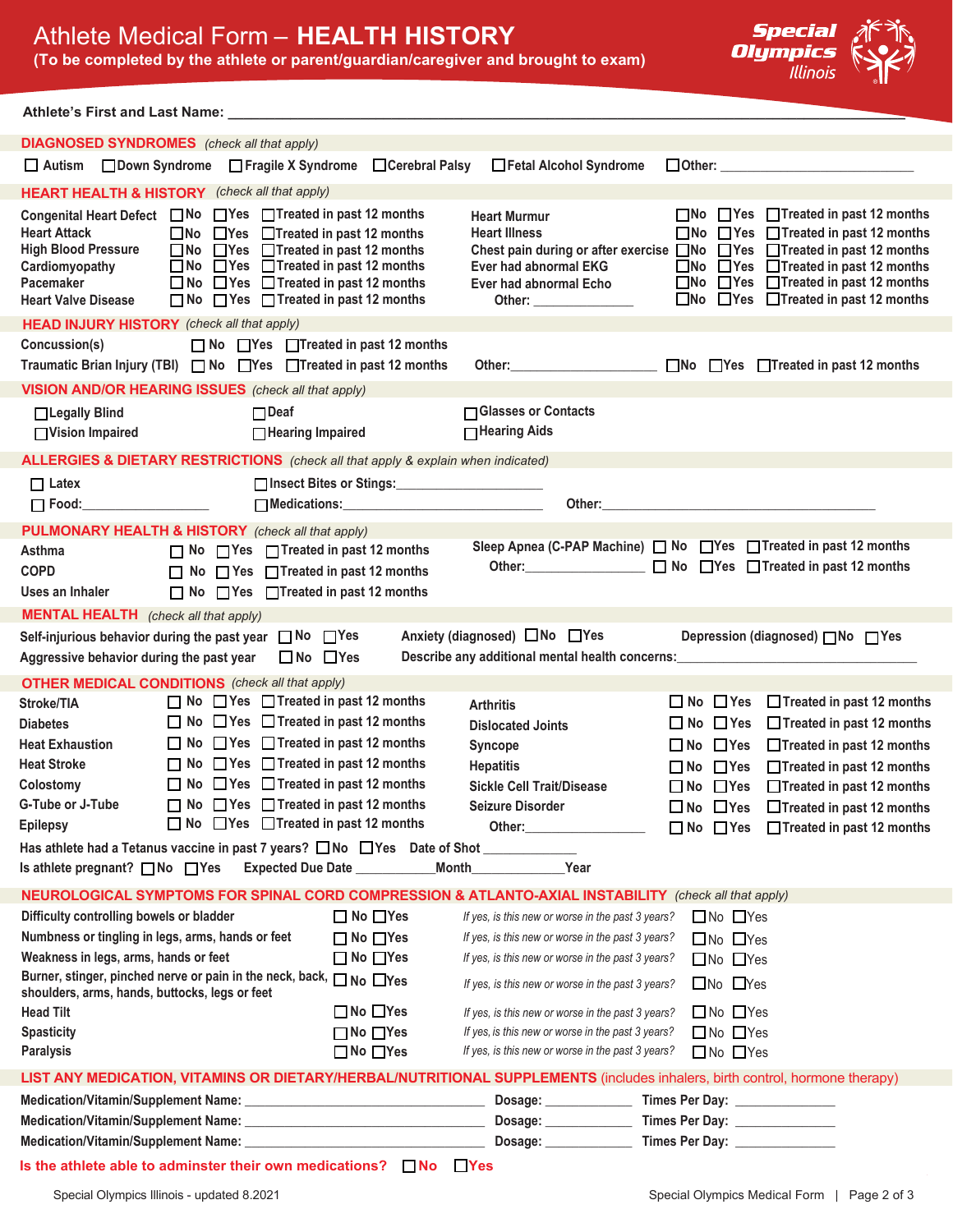# Athlete Medical Form – **PHYSICAL EXAM**

**(To be completed by a Licensed Medical Professional qualified to conduct exams & prescribe medications)**



### **Athlete's First and Last Name: \_\_\_\_\_\_\_\_\_\_\_\_\_\_\_\_\_\_\_\_\_\_\_\_\_\_\_\_\_\_\_\_\_\_\_\_\_\_\_\_\_\_\_\_\_\_\_\_\_\_\_\_\_\_\_\_\_\_\_\_\_\_**

| <b>MEDICAL PHYSICAL INFORMATION</b><br>(To be completed by a Licensed Medical Professional qualified to conduct physical exams and prescribe medications)                                                                                                                                            |        |                                                                                                |             |                      |                             |                       |           |                                                                                              |                                                                                             |                              |               |                                        |  |                     |                       |     |
|------------------------------------------------------------------------------------------------------------------------------------------------------------------------------------------------------------------------------------------------------------------------------------------------------|--------|------------------------------------------------------------------------------------------------|-------------|----------------------|-----------------------------|-----------------------|-----------|----------------------------------------------------------------------------------------------|---------------------------------------------------------------------------------------------|------------------------------|---------------|----------------------------------------|--|---------------------|-----------------------|-----|
| Height                                                                                                                                                                                                                                                                                               | Weight | <b>BMI</b> (optional)                                                                          | Temperature |                      | <b>Pulse</b>                | $O2$ Sat              |           | <b>Blood Pressure (in mmHg)</b>                                                              |                                                                                             |                              | <b>Vision</b> |                                        |  |                     |                       |     |
| cm                                                                                                                                                                                                                                                                                                   | kg     |                                                                                                | <b>BMI</b>  |                      | С                           |                       |           | BP Right:                                                                                    |                                                                                             | BP Left:                     |               | <b>Right Vision</b><br>20/40 or better |  | No                  | Yes                   | N/A |
| in                                                                                                                                                                                                                                                                                                   | lbs    |                                                                                                | Body Fat %  |                      | F                           |                       |           |                                                                                              |                                                                                             |                              |               | Left Vision<br>20/40 or better         |  | No                  | Yes                   | N/A |
| Right Hearing (Finger Rub)   Responds   No Response   Can't Evaluate                                                                                                                                                                                                                                 |        |                                                                                                |             |                      |                             |                       |           | <b>Bowel Sounds</b>                                                                          |                                                                                             |                              | $\Gamma$ Yes  | $\Box$ No                              |  |                     |                       |     |
| Left Hearing (Finger Rub)                                                                                                                                                                                                                                                                            |        | □ Responds □ No Response □ Can't Evaluate                                                      |             |                      |                             |                       |           | Hepatomegaly                                                                                 |                                                                                             |                              | $\Box$ No     | $\Box$ Yes                             |  |                     |                       |     |
| <b>Right Ear Canal</b>                                                                                                                                                                                                                                                                               |        | $\Box$ Clear                                                                                   |             | <b>O</b> Cerumen     |                             | <b>□ Foreign Body</b> |           | Splenomegaly                                                                                 |                                                                                             |                              | $\Box$ No     | $\Box$ Yes                             |  |                     |                       |     |
| Left Ear Canal                                                                                                                                                                                                                                                                                       |        | $\Box$ Clear                                                                                   |             | $\Box$ Cerumen       |                             | Foreign Body          |           | <b>Abdominal Tenderness</b>                                                                  |                                                                                             |                              | $\Box$ No     | $\Box$ RUQ                             |  | $\n  TRLQ\n$        | $\Box$ LUQ $\Box$ LLQ |     |
| <b>Right Tympanic Membrane</b>                                                                                                                                                                                                                                                                       |        | $\Box$ Clear                                                                                   |             | $\Box$ Perforation   |                             | $\Box$ Infection      | $\Box$ NA | <b>Kidney Tenderness</b>                                                                     |                                                                                             |                              | $\Box$ No     | $\Box$ Right                           |  | $\Box$ Left         |                       |     |
| Left Tympanic Membrane                                                                                                                                                                                                                                                                               |        | $\Box$ Clear                                                                                   |             | □Perforation         |                             | $\Box$ Infection      | $\Box$ NA |                                                                                              |                                                                                             | Right upper extremity reflex |               | $\Box$ Normal                          |  | <b>P</b> Diminished | $\Box$ Hyperreflexia  |     |
| Oral Hygiene                                                                                                                                                                                                                                                                                         |        | $\Box$ Good                                                                                    | $\Box$ Fair |                      |                             | $\Box$ Poor           |           |                                                                                              | Left upper extremity reflex<br>$\Box$ Normal<br><b>N</b> Diminished<br>$\Box$ Hyperreflexia |                              |               |                                        |  |                     |                       |     |
| <b>Thyroid Enlargement</b>                                                                                                                                                                                                                                                                           |        | $\Box$ No                                                                                      | $\Box$ Yes  |                      |                             |                       |           | Right lower extremity reflex<br>$\Box$ Normal<br><b>O</b> Diminished<br>$\Box$ Hyperreflexia |                                                                                             |                              |               |                                        |  |                     |                       |     |
| Lymph Node Enlargement ■ No                                                                                                                                                                                                                                                                          |        |                                                                                                | $\Box$ Yes  |                      |                             |                       |           | Left lower extremity reflex                                                                  |                                                                                             |                              |               | $\Box$ Normal                          |  | □Diminished         | $\Box$ Hyperreflexia  |     |
| Heart Murmur (supine)                                                                                                                                                                                                                                                                                |        | $\Box$ No                                                                                      |             | $\Box$ 1/6 or 2/6    |                             | $\Box$ 3/6 or greater |           | <b>Abnormal Gait</b>                                                                         |                                                                                             |                              | $\Box$ No     | $\Box$ Yes, describe below             |  |                     |                       |     |
| Heart Murmur (upright)                                                                                                                                                                                                                                                                               |        | $\Box$ No                                                                                      |             | $\Box$ 1/6 or 2/6    |                             | $3/6$ or greater      |           | Spasticity                                                                                   |                                                                                             |                              | ΠNo           | $\Box$ Yes, describe below             |  |                     |                       |     |
| Heart Rhythm                                                                                                                                                                                                                                                                                         |        | $\Box$ Regular                                                                                 |             | $\Box$ Irregular     |                             |                       |           | Tremor                                                                                       |                                                                                             |                              | $\Box$ No     | $\Box$ Yes, describe below             |  |                     |                       |     |
| Lungs                                                                                                                                                                                                                                                                                                |        | $\Box$ Clear                                                                                   |             | $\Box$ Not clear     |                             |                       |           | Neck & Back Mobility                                                                         |                                                                                             |                              | $\Box$ Full   | Not full, describe below               |  |                     |                       |     |
| Right Leg Edema                                                                                                                                                                                                                                                                                      |        | $\Box$ No                                                                                      | $\Box$ 1+   | $\Box$ 2+            | $\Box$ 3+                   | $\Box$ 4+             |           | <b>Upper Extremity Mobility</b>                                                              |                                                                                             |                              | $\Box$ Full   | $\Box$ Not full, describe below        |  |                     |                       |     |
| Left Leg Edema                                                                                                                                                                                                                                                                                       |        | <b>No</b>                                                                                      | $\Box$ 1+   | $\Box$ 2+            | $\Box$ 3+                   | $-4+$                 |           | <b>Lower Extremity Mobility</b>                                                              |                                                                                             |                              | $\Box$ Full   | $\Box$ Not full, describe below        |  |                     |                       |     |
| <b>Radial Pulse Symmetry</b>                                                                                                                                                                                                                                                                         |        | $\Gamma$ Yes                                                                                   | $\Box$ R>L  |                      | $\square$ <sup>L&gt;R</sup> |                       |           | <b>Upper Extremity Strength</b>                                                              |                                                                                             |                              | $\Box$ Full   | $\Box$ Not full, describe below        |  |                     |                       |     |
| Cyanosis                                                                                                                                                                                                                                                                                             |        | $\Box$ No                                                                                      |             | $\Box$ Yes, describe |                             |                       |           | Lower Extremity Strength                                                                     |                                                                                             |                              | $\prod$ Full  | $\Box$ Not full, describe below        |  |                     |                       |     |
| Clubbing                                                                                                                                                                                                                                                                                             |        | $\Box$ No<br><b>SPINAL CORD COMPRESSION &amp; ATLANTO-AXIAL INSTABILITY (AAI) (Select one)</b> |             | $\Box$ Yes, describe |                             |                       |           | Loss of Sensitivity                                                                          |                                                                                             |                              | $\Box$ No     | $\Box$ Yes, describe below             |  |                     |                       |     |
|                                                                                                                                                                                                                                                                                                      |        |                                                                                                |             |                      |                             |                       |           |                                                                                              |                                                                                             |                              |               |                                        |  |                     |                       |     |
| □ Athlete shows NO EVIDENCE of neurological symptoms or physical findings associated with spinal cord compression or atlanto-axial instability.<br>ΟR                                                                                                                                                |        |                                                                                                |             |                      |                             |                       |           |                                                                                              |                                                                                             |                              |               |                                        |  |                     |                       |     |
| □ Athlete has neurological symptoms or physical findings that could be associated with spinal cord compression or atlanto-axial instability and<br>must receive an additional neurological evaluation to rule out additional risk of spinal cord injury prior to clearance for sports participation. |        |                                                                                                |             |                      |                             |                       |           |                                                                                              |                                                                                             |                              |               |                                        |  |                     |                       |     |
|                                                                                                                                                                                                                                                                                                      |        |                                                                                                |             |                      |                             |                       |           |                                                                                              |                                                                                             |                              |               |                                        |  |                     |                       |     |
| ATHLETE CLEARANCE TO PARTICIPATE (TO BE COMPLETED BY EXAMINER ONLY)<br>Licensed Medical Examiners: It is recommended that the examiner review items on the medical history with the athlete or their guardian, prior to performing the                                                               |        |                                                                                                |             |                      |                             |                       |           |                                                                                              |                                                                                             |                              |               |                                        |  |                     |                       |     |
| physical exam. If an athlete needs further medical evaluation please make a referral below and second physician for referral should complete page 4.                                                                                                                                                 |        |                                                                                                |             |                      |                             |                       |           |                                                                                              |                                                                                             |                              |               |                                        |  |                     |                       |     |
| This athlete is ABLE to participate in Special Olympics sports without restrictions.                                                                                                                                                                                                                 |        |                                                                                                |             |                      |                             |                       |           |                                                                                              |                                                                                             |                              |               |                                        |  |                     |                       |     |
| This athlete is ABLE to participate in Special Olympics sports WITH restrictions. Describe $\rightarrow$                                                                                                                                                                                             |        |                                                                                                |             |                      |                             |                       |           |                                                                                              |                                                                                             |                              |               |                                        |  |                     |                       |     |
| This athlete <u>MAY NOT participate</u> in Special Olympics sports at this time & MUST be further evaluated by a physician for the following concerns:                                                                                                                                               |        |                                                                                                |             |                      |                             |                       |           |                                                                                              |                                                                                             |                              |               |                                        |  |                     |                       |     |
| $\Box$ Acute Infection<br>$\Box$ O <sub>2</sub> Saturation Less than 90% on Room Air<br>□ Concerning Cardiac Exam                                                                                                                                                                                    |        |                                                                                                |             |                      |                             |                       |           |                                                                                              |                                                                                             |                              |               |                                        |  |                     |                       |     |
|                                                                                                                                                                                                                                                                                                      |        |                                                                                                |             |                      |                             |                       |           |                                                                                              |                                                                                             |                              |               |                                        |  |                     |                       |     |
| Concerning Neurological Exam<br>Hepatomegaly or Splenomegaly<br>Stage II Hypertension or Greater<br>Other, please describe:                                                                                                                                                                          |        |                                                                                                |             |                      |                             |                       |           |                                                                                              |                                                                                             |                              |               |                                        |  |                     |                       |     |
| Additional Licensed Examiner's Notes and Recommended (but not required) Follow-up:                                                                                                                                                                                                                   |        |                                                                                                |             |                      |                             |                       |           |                                                                                              |                                                                                             |                              |               |                                        |  |                     |                       |     |
| $\Box$ Follow up with a neurologist<br>$\Box$ Follow up with a cardiologist<br>$\Box$ Follow up with a primary care physician                                                                                                                                                                        |        |                                                                                                |             |                      |                             |                       |           |                                                                                              |                                                                                             |                              |               |                                        |  |                     |                       |     |
| Follow up with a vision specialist<br>Follow up with a hearing specialist<br>Follow up with a dentist or dental hygienist                                                                                                                                                                            |        |                                                                                                |             |                      |                             |                       |           |                                                                                              |                                                                                             |                              |               |                                        |  |                     |                       |     |
| $\Box$ Follow up with a physical therapist<br>$\Box$ Follow up with a podiatrist<br>Follow up with a nutritionist                                                                                                                                                                                    |        |                                                                                                |             |                      |                             |                       |           |                                                                                              |                                                                                             |                              |               |                                        |  |                     |                       |     |
| Other/Exam Notes:                                                                                                                                                                                                                                                                                    |        |                                                                                                |             |                      |                             |                       |           |                                                                                              |                                                                                             |                              |               |                                        |  |                     |                       |     |
|                                                                                                                                                                                                                                                                                                      |        |                                                                                                |             |                      |                             |                       |           |                                                                                              | Name:                                                                                       |                              |               |                                        |  |                     |                       |     |
|                                                                                                                                                                                                                                                                                                      |        |                                                                                                |             |                      |                             |                       |           |                                                                                              | E-mail:                                                                                     |                              |               |                                        |  |                     |                       |     |
| <b>Signature of Licensed Medical Examiner</b>                                                                                                                                                                                                                                                        |        |                                                                                                |             |                      |                             |                       | Exam Date |                                                                                              | <b>Phone</b>                                                                                |                              |               |                                        |  |                     |                       |     |